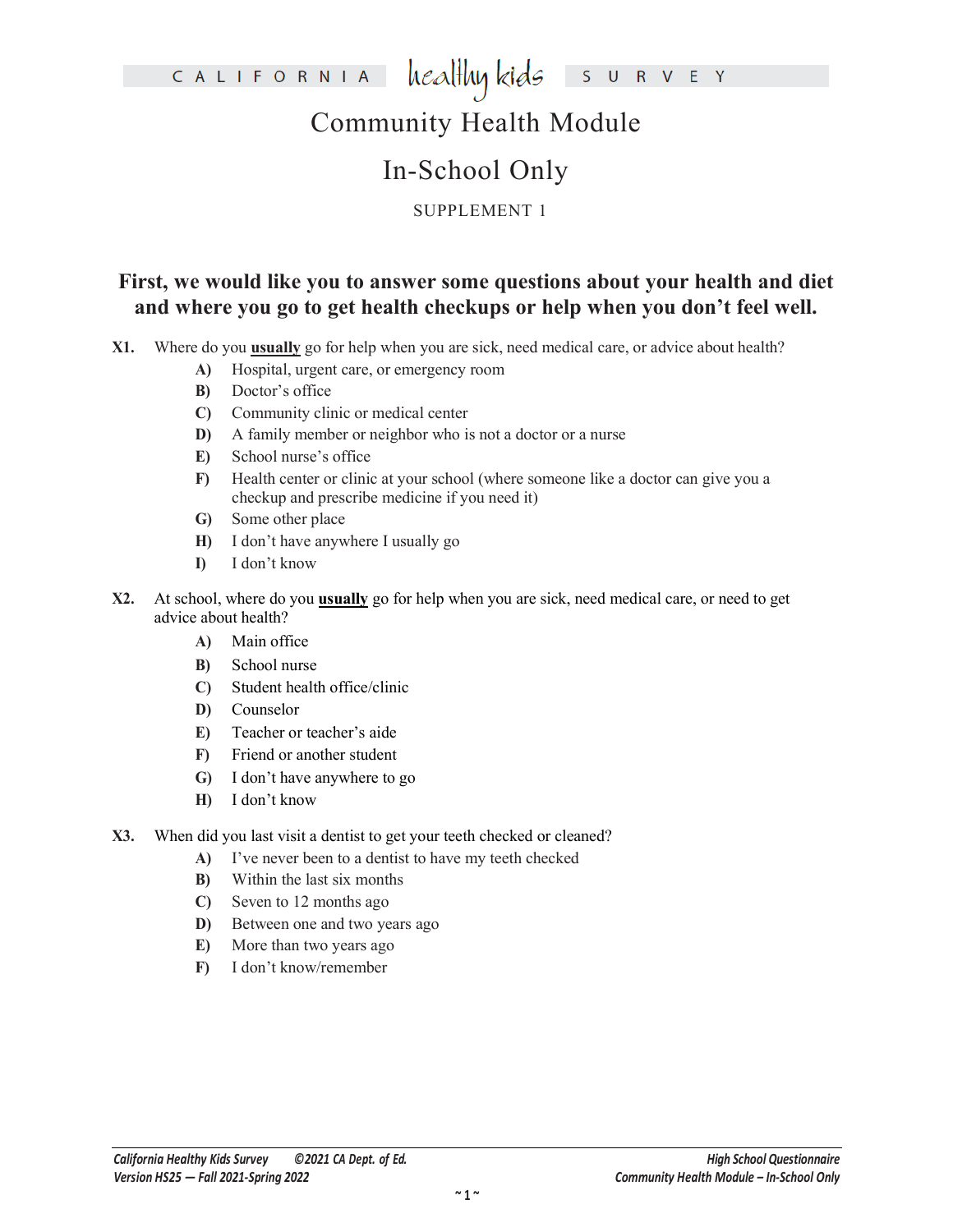# Community Health Module

### In-School Only

#### SUPPLEMENT 1

*In the past year, how often did you get the following types of care when you needed it?*

|     |                                                                                                                   | Always | Some-<br>times | Rarely | Never | I don't<br>know/<br>remember | I didn't<br>need this<br>type of care |
|-----|-------------------------------------------------------------------------------------------------------------------|--------|----------------|--------|-------|------------------------------|---------------------------------------|
| X4. | Medical care when you were sick or hurt or<br>needed a checkup                                                    | A      | В              | C      | D     | E                            | F                                     |
| X5. | Counseling to help you deal with problems<br>like stress, feeling sad, family issues, alcohol<br>use, or drug use | A      | B              | C      | D     | E                            | F                                     |
| X6. | Dental care when you had a problem with<br>your teeth or mouth                                                    | A      | B              | C      | D     | E                            | F                                     |

*In the past 30 days, did you miss an entire day of school for any of the following reasons?*

|     |                                                                                                           | No | Yes |
|-----|-----------------------------------------------------------------------------------------------------------|----|-----|
| X7. | Asthma or other problems with breathing, coughing, chest pain, or wheezing when you<br>didn't have a cold | A  |     |
|     | X8. Tooth pain or other dental problems                                                                   |    |     |
|     | X9. A negative school or classroom environment                                                            |    |     |

#### **The next question asks about physical activity and diet.**

**X10.** How many of the past **7 days** did you exercise or do physical activity for a total of at least 60 minutes a day (like basketball, soccer, running, swimming laps, bicycling, skateboarding, fast walking, dancing, or similar aerobic activities; do **not** include exercise that lasted less than 10 minutes at a time)?

- **A)** 0 days
- **B)** 1 day
- **C)** 2 days
- **D)** 3 days
- **E)** 4 days
- **F)** 5 days
- **G)** 6 days
- **H)** 7 days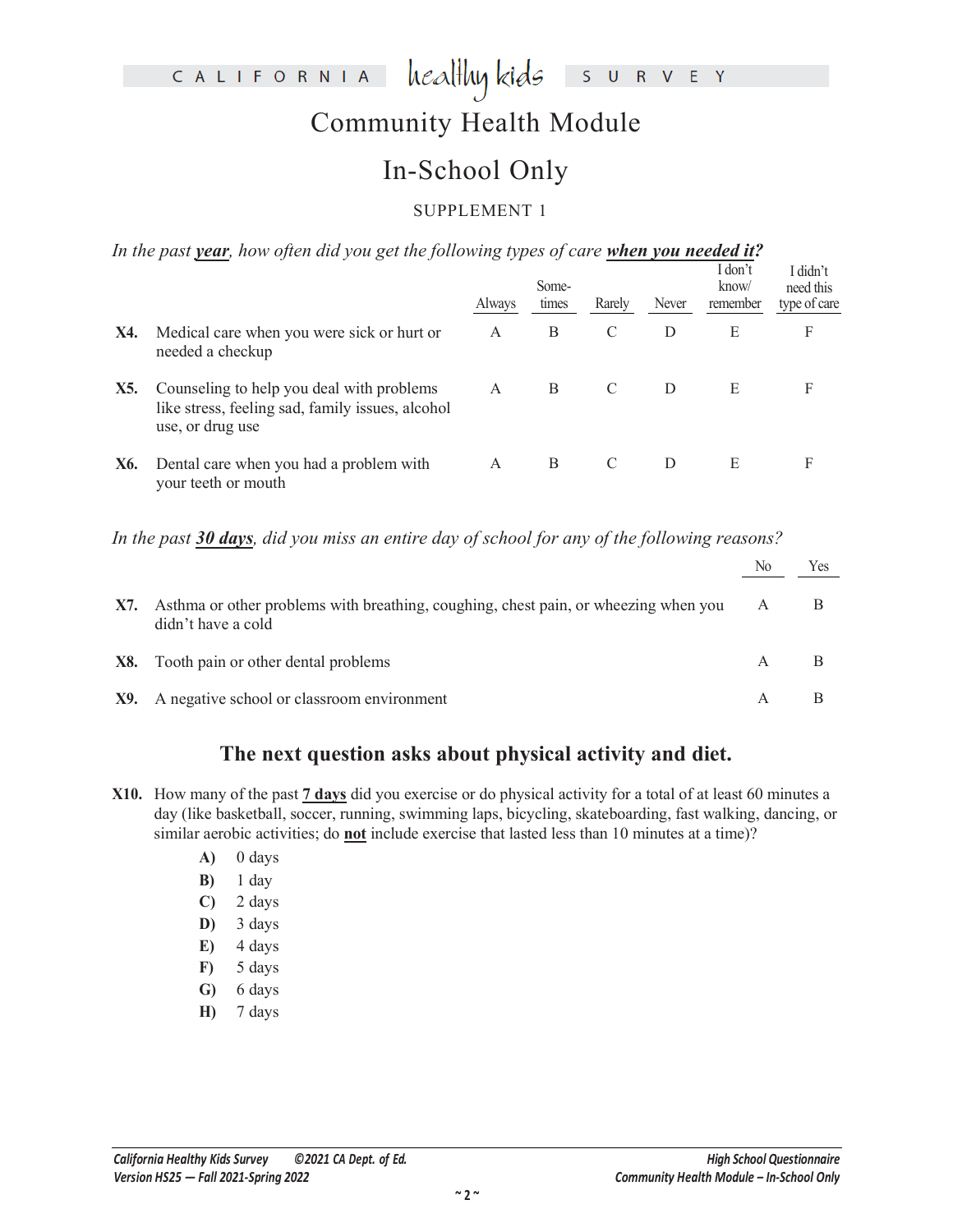# Community Health Module

### In-School Only

#### SUPPLEMENT 1

How strongly do you agree or disagree with the following statements about your **school**?

|                                                                                  | Strongly<br>Disagree | Disagree         | Neither<br>Disagree<br>Nor<br>Agree | Agree | Strongly<br>Agree |
|----------------------------------------------------------------------------------|----------------------|------------------|-------------------------------------|-------|-------------------|
| X11. This school has clean and drinkable water.                                  | $\mathsf{A}$         | B                | $\mathcal{C}$                       | D     | E                 |
| X12. This school encourages students to feel responsible<br>for how they act.    | A                    | B                | $\mathcal{C}$                       | D     | E                 |
| X13. Students are often given rewards for being good.                            | A                    | $\boldsymbol{B}$ | $\mathcal{C}$                       | D     | E                 |
| X14. This school encourages students to understand how<br>others think and feel. | A                    | B                | $\mathbf C$                         | D     | ${\bf E}$         |
| X15. Students are taught that they can control their own<br>behavior.            | A                    | B                | $\mathcal{C}$                       | D     | E                 |
| X16. This school helps students resolve conflicts with<br>one another.           | A                    | B                | $\mathcal{C}$                       | D     | E                 |
| X17. This school encourages students to care about how<br>others feel.           | $\mathbf{A}$         | $\, {\bf B}$     | $\mathcal{C}$                       | D     | E                 |
| X18. The rules in this school are too strict.                                    | A                    | B                | $\mathcal{C}$                       | D     | E                 |
| X19. It is easy for students to get kicked out of class or<br>get suspended.     | $\mathbf{A}$         | $\, {\bf B}$     | $\mathcal{C}$                       | D     | ${\bf E}$         |
| X20. Students get in trouble for breaking small rules.                           | A                    | $\boldsymbol{B}$ | $\mathcal{C}$                       | D     | E                 |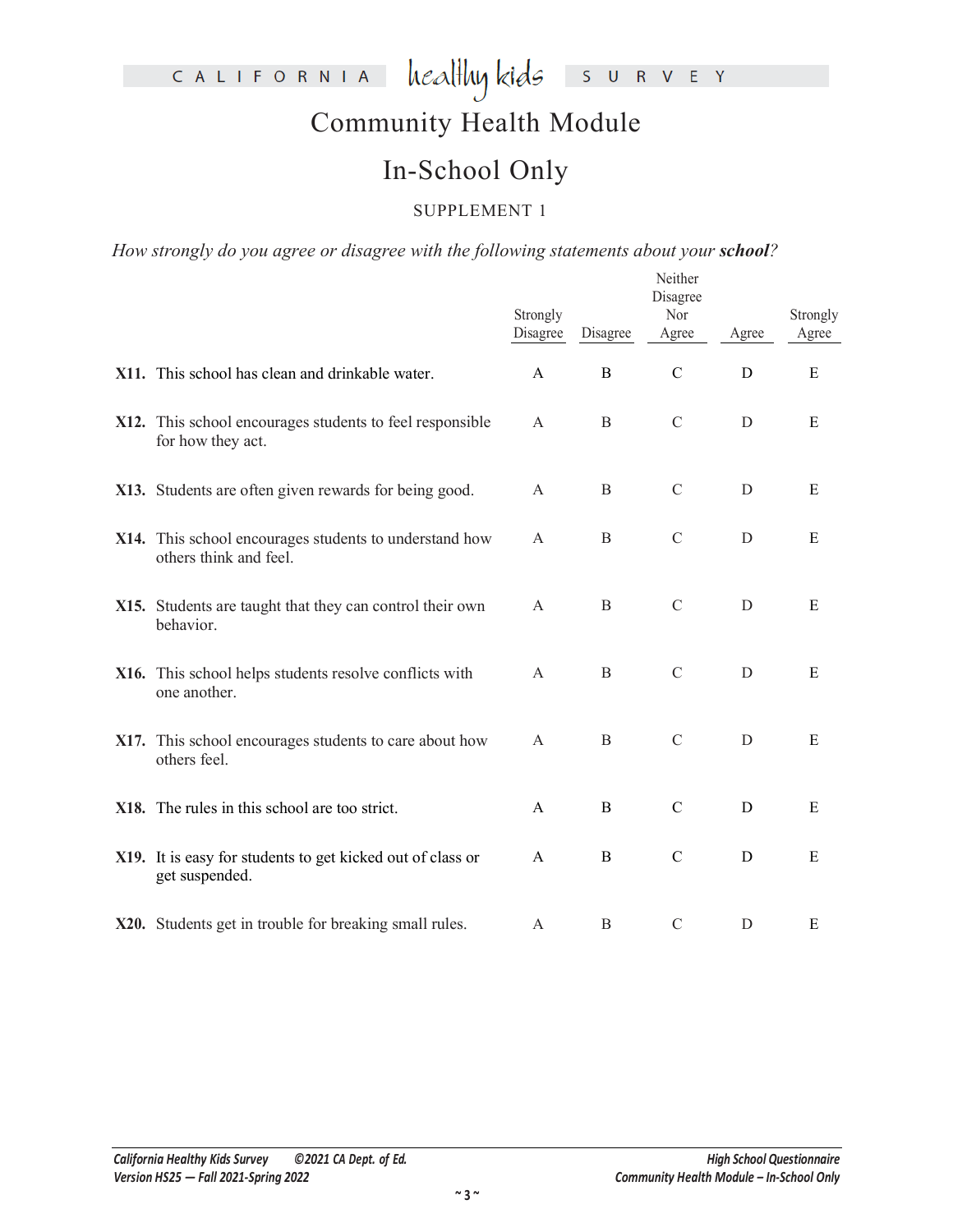# Community Health Module

### In-School Only

#### SUPPLEMENT 1

**The next statements are about what might occur outside your school or home, such as in your neighborhood or community, or your experiences with an adult in the community other than a parent, relative, or guardian.**

**X21.** How safe do you feel in the neighborhood where you live?

- **A)** Very safe
- **B)** Safe
- **C)** Neither safe nor unsafe
- **D)** Unsafe
- **E)** Very unsafe
- **X22.** How safe do you feel in your neighborhood parks and playgrounds?
	- **A)** Very safe
	- **B)** Safe
	- **C)** Neither safe nor unsafe
	- **D)** Unsafe
	- **E)** Very unsafe
	- **F)** I don't have any neighborhood parks or playgrounds
- **X23.** During the past **12 months**, how many times in your neighborhood (not at school) have you seen someone carrying a gun, knife, or other weapon?
	- **A)** Never
	- **B)** 1 time
	- **C)** 2 times
	- **D)** 3 times
	- **E)** 4 or more times
- **X24.** Which of the following are major problems in your neighborhood? *(Mark All That Apply.)*
	- **A)** Bullying
	- **B)** Crime
	- **C)** Empty or abandoned buildings
	- **D)** Fights
	- **E)** Gangs
	- **F)** Graffiti
	- **G)** Availability of alcohol for youth
	- **H)** People selling drugs
	- **I)** Police treating people unfairly
	- **J)** Lack of access to parks and recreation
	- **K)** Lack of affordable places to live
	- **L)** Poor living conditions (such as not clean, well-kept up, or safe)
	- **M)** None of the above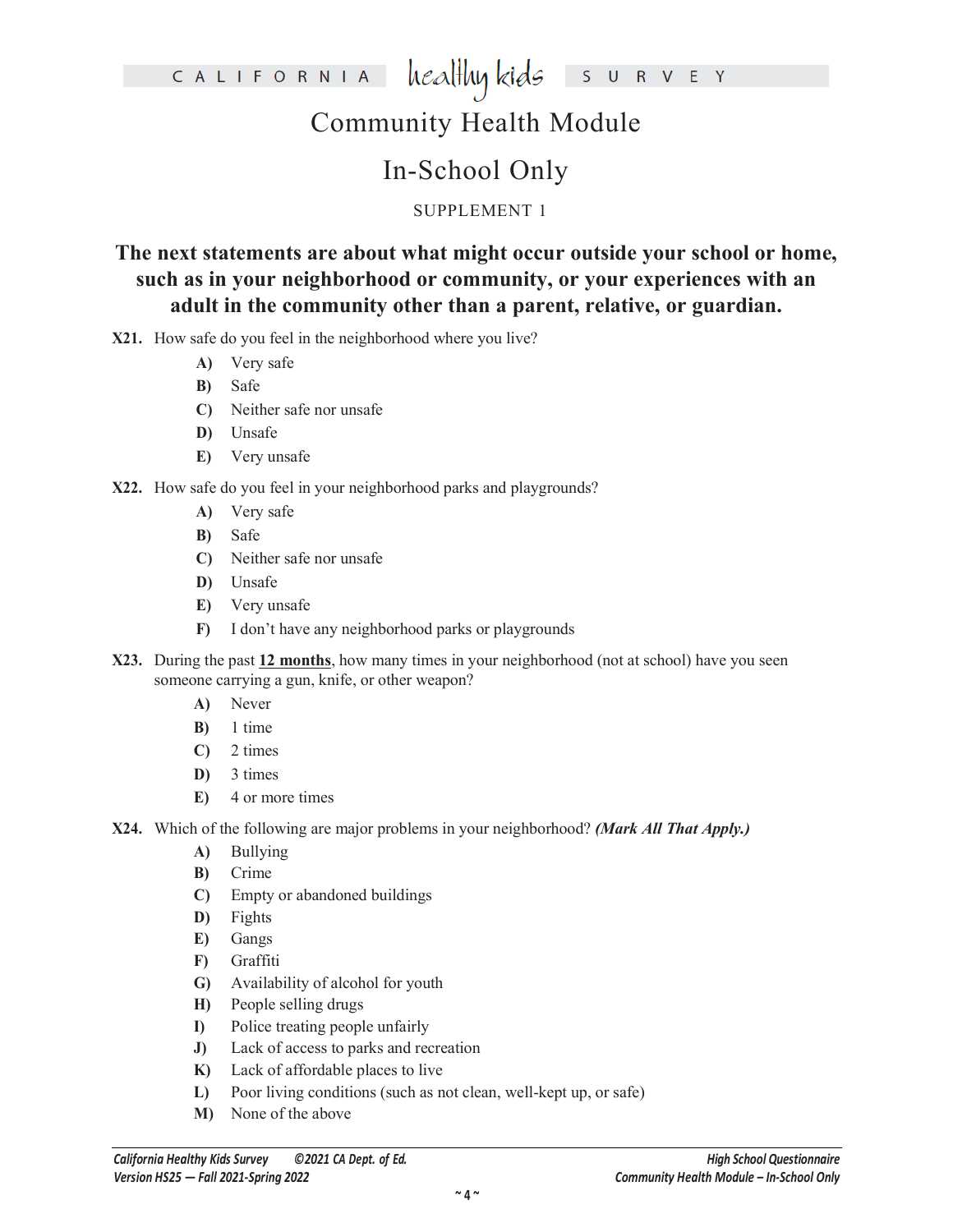# Community Health Module

### In-School Only

#### SUPPLEMENT 1

*Outside of my home and school, there is an adult….*

|      |                                                  | Not At<br>All True | A Little<br>True | Pretty<br>Much<br>True | Very<br>Much<br>True |
|------|--------------------------------------------------|--------------------|------------------|------------------------|----------------------|
|      | X25. who really cares about me.                  | A                  | B                | C                      | D                    |
|      | $X26$ , who tells me when I do a good job.       | A                  | B                | C                      | D                    |
|      | X27. who notices when I'm upset about something. | A                  | B                | C                      | D                    |
|      | X28. who believes I will be a success.           | $\mathsf{A}$       | B                | C                      | D                    |
|      | X29. who always wants me to do my best.          | $\overline{A}$     | B                | C                      | D                    |
| X30. | whom I trust.                                    | A                  | B                | C                      | D                    |

*How strongly do you agree or disagree with the following statements about your community/ neighborhood?*

|                                                            | Strongly<br>Disagree | Disagree | Neither<br>Disagree<br><b>Nor</b><br>Agree | Agree | Strongly<br>Agree |
|------------------------------------------------------------|----------------------|----------|--------------------------------------------|-------|-------------------|
| X31. I feel close to people in my community/neighborhood.  | A                    | B        | C                                          | D     | Ε                 |
| X32. I am happy to live in my community/neighborhood.      | A                    | B        | C                                          | D     | Ε                 |
| X33. I feel like I am a part of my community/neighborhood. | A                    | B        | C                                          | D     | Ε                 |
| X34. I feel connected to my community/neighborhood.        | A                    | B        | C                                          | D     | E                 |
| X35. I feel safe in my community/neighborhood.             | A                    | B        | C                                          | D     | Е                 |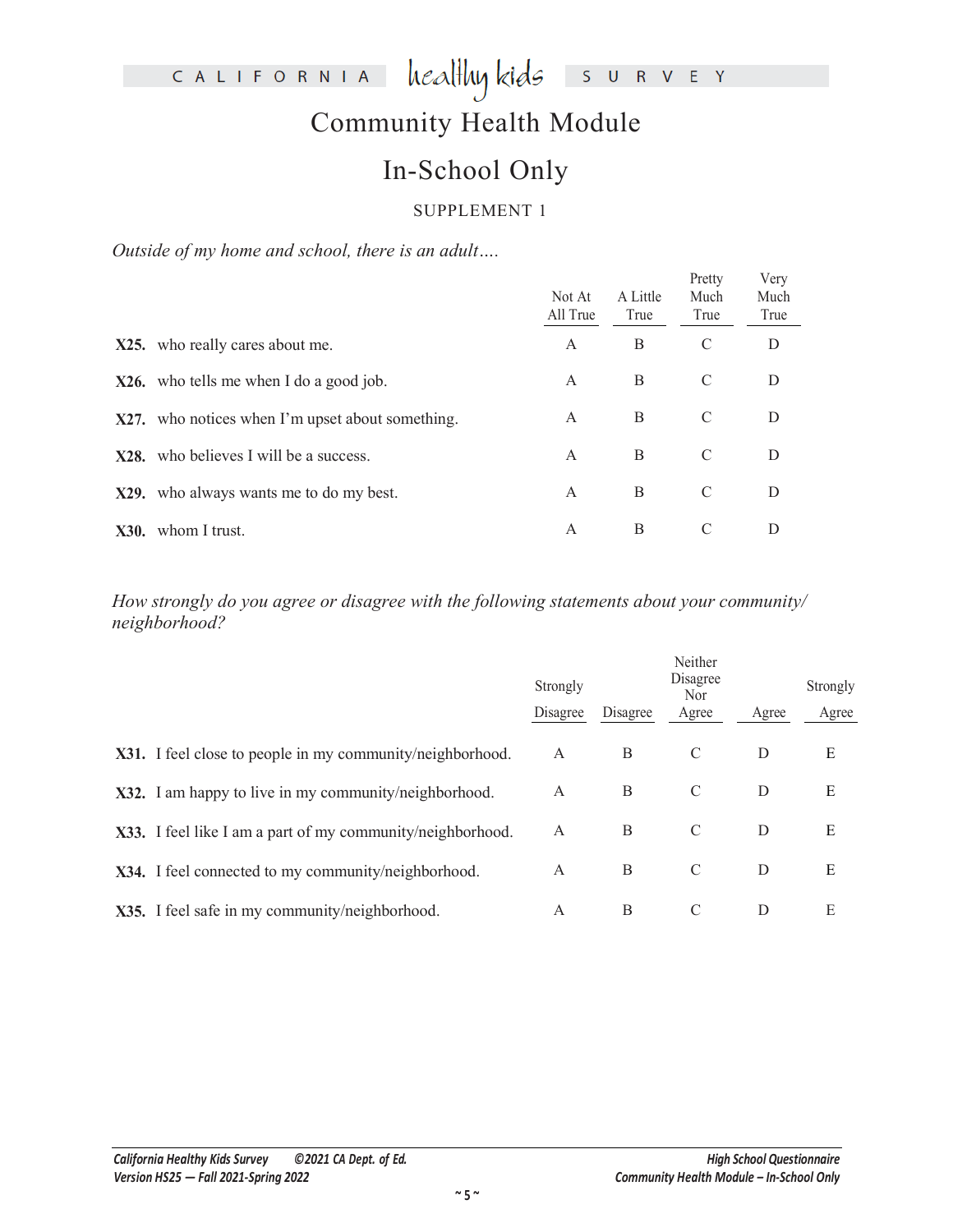# Community Health Module

# In-School Only

#### SUPPLEMENT 1

*Outside my home and school,…*

|                                                                                                                                 | Not At<br>All True | A Little<br>True | Pretty<br>Much<br>True | Very<br>Much<br>True |
|---------------------------------------------------------------------------------------------------------------------------------|--------------------|------------------|------------------------|----------------------|
| X36. I have spent time participating in community service or a<br>volunteer activity to help others.                            | A                  | B                | C                      | D                    |
| X37. I have worked with other people to help my community.                                                                      | A                  | B                | C                      | D                    |
| X38. I have participated in groups or organizational activities,<br>like clubs, sport teams, music bands, church/temple groups. | $\mathsf{A}$       | B                | C                      | D                    |
| X39. I have participated in community efforts to create positive<br>change.                                                     | A                  | B                | C                      | D                    |
| <b>X40.</b> I have contributed to discussions about community<br>activities or issues.                                          | A                  | B                | C                      | D                    |

- **X41.** Some people are very involved in making a difference while others, for a variety of reasons, are not able to be as involved. How frequently would you say you get **personally** involved in efforts to try to create positive change?
	- **A)** All the time
	- **B)** Frequently
	- **C)** Occasionally
	- **D)** Rarely
	- **E)** Never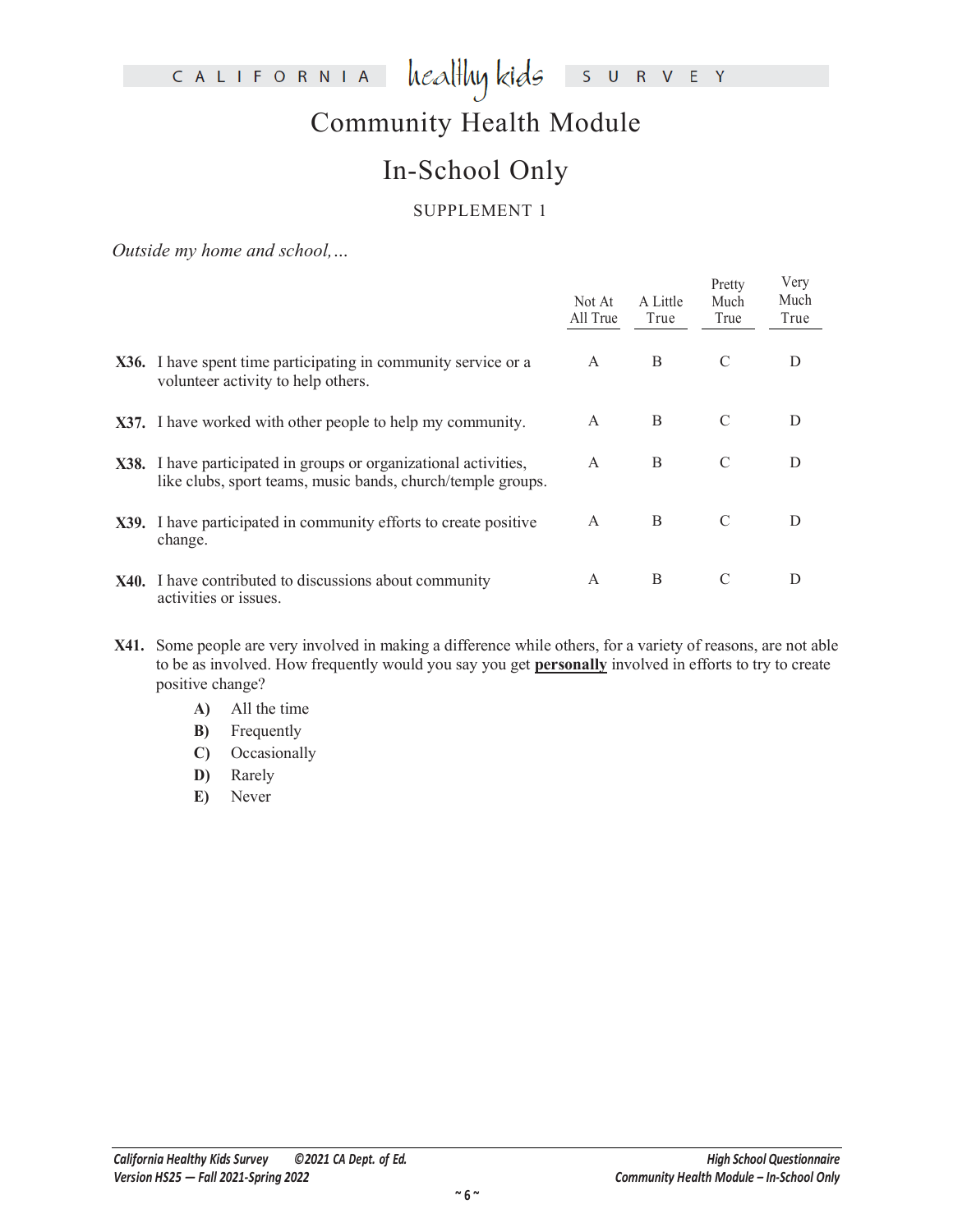# Community Health Module

# In-School Only

#### SUPPLEMENT 1

#### **Below is a list of different ways people might get involved with trying to bring about change in their communities.**

- **X42.** Please select the items that you have done in your community in the past 12 months. *(Mark All That Apply.)*
	- **A)** Wrote or made a presentation about a community issue
	- **B)** Planned or participated in a meeting or event (like a march or rally) directed at community change or a local issue
	- **C)** Collected signatures on a petition or asked people about their opinions on community issues
	- **D)** Talked to people about voting
	- **E)** Met personally with a community official or staff member
	- **F)** Sent an email, letter, or other communication to a public figure or organization
	- **G)** Posted your views on a blog, Facebook, Instagram, Twitter, other social media or online platform
	- **H)** Volunteered time for an organization active in community change
	- **I)** Changed your online profile picture to demonstrate solidarity with a political cause or movement
	- **J)** Attended a meeting of a government or public agency, such as a city council, planning commission, or school board
	- **K)** None of the above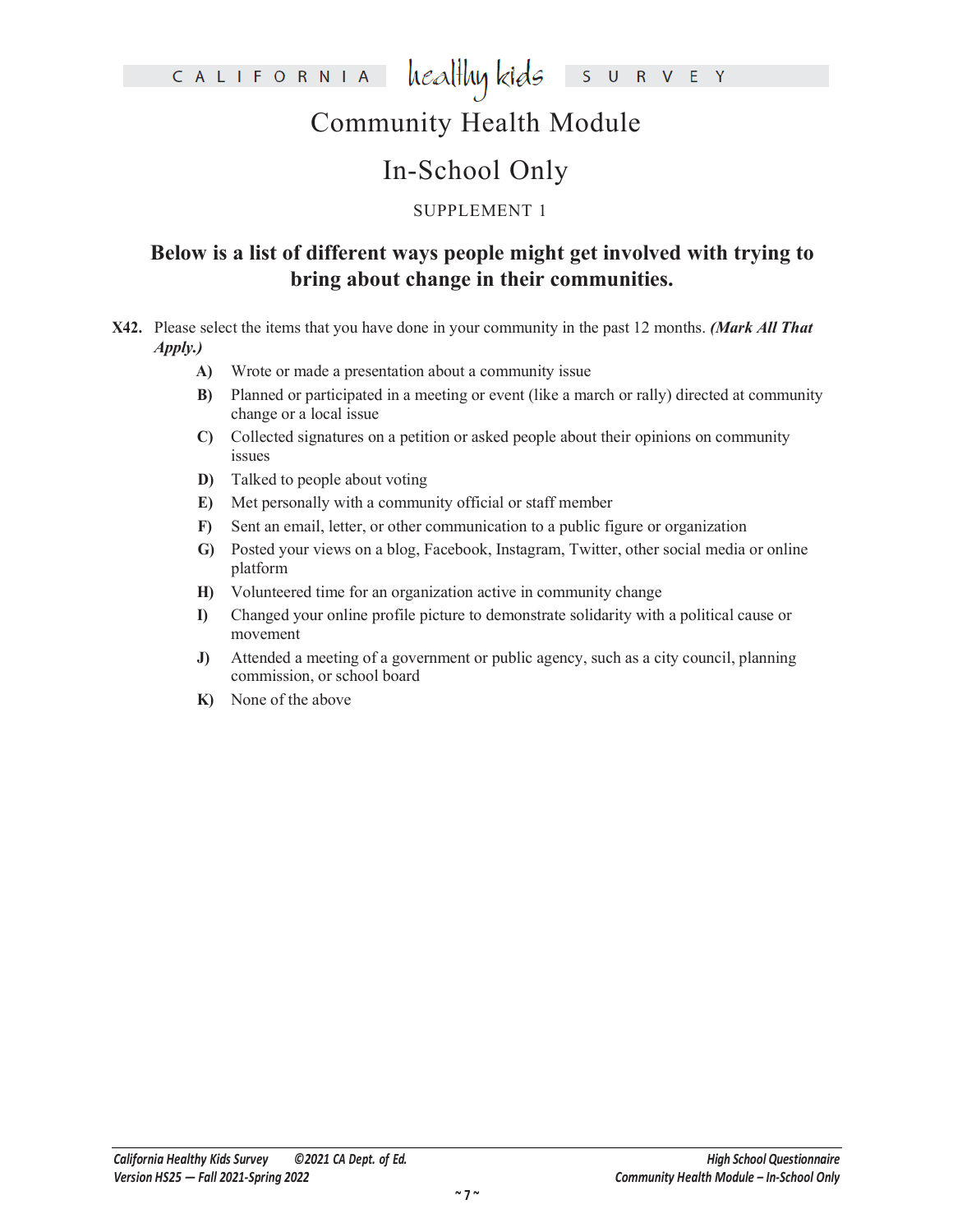# Community Health Module

### In-School Only

#### SUPPLEMENT 1

*When thinking about police officers in your neighborhood or community, how true are the following statements for you?* Pretty

|      | $\circ$                                                                                                                      | Not At<br>All True | A Little<br>True | Pretty<br>Much<br>True | Very<br>Much<br>True |
|------|------------------------------------------------------------------------------------------------------------------------------|--------------------|------------------|------------------------|----------------------|
| X43. | I trust the police.                                                                                                          | A                  | B                | $\mathcal{C}$          | D                    |
| X44. | I respect the police.                                                                                                        | A                  | B                | C                      | D                    |
| X45. | The police make me feel safer.                                                                                               | A                  | B                | C                      | D                    |
| X46. | The police treat all people in the community fairly.                                                                         | A                  | B                | C                      | D                    |
| X47. | The police are respectful of all people in the community.                                                                    | A                  | B                | C                      | D                    |
| X48. | The police are helping to reduce crime and improve safety.                                                                   | A                  | B                | $\mathcal{C}$          | D                    |
| X49. | Police officers treat people in my community with respect<br>regardless of race, ethnicity, or perceived immigration status. | A                  | B                | $\mathcal{C}$          | D                    |